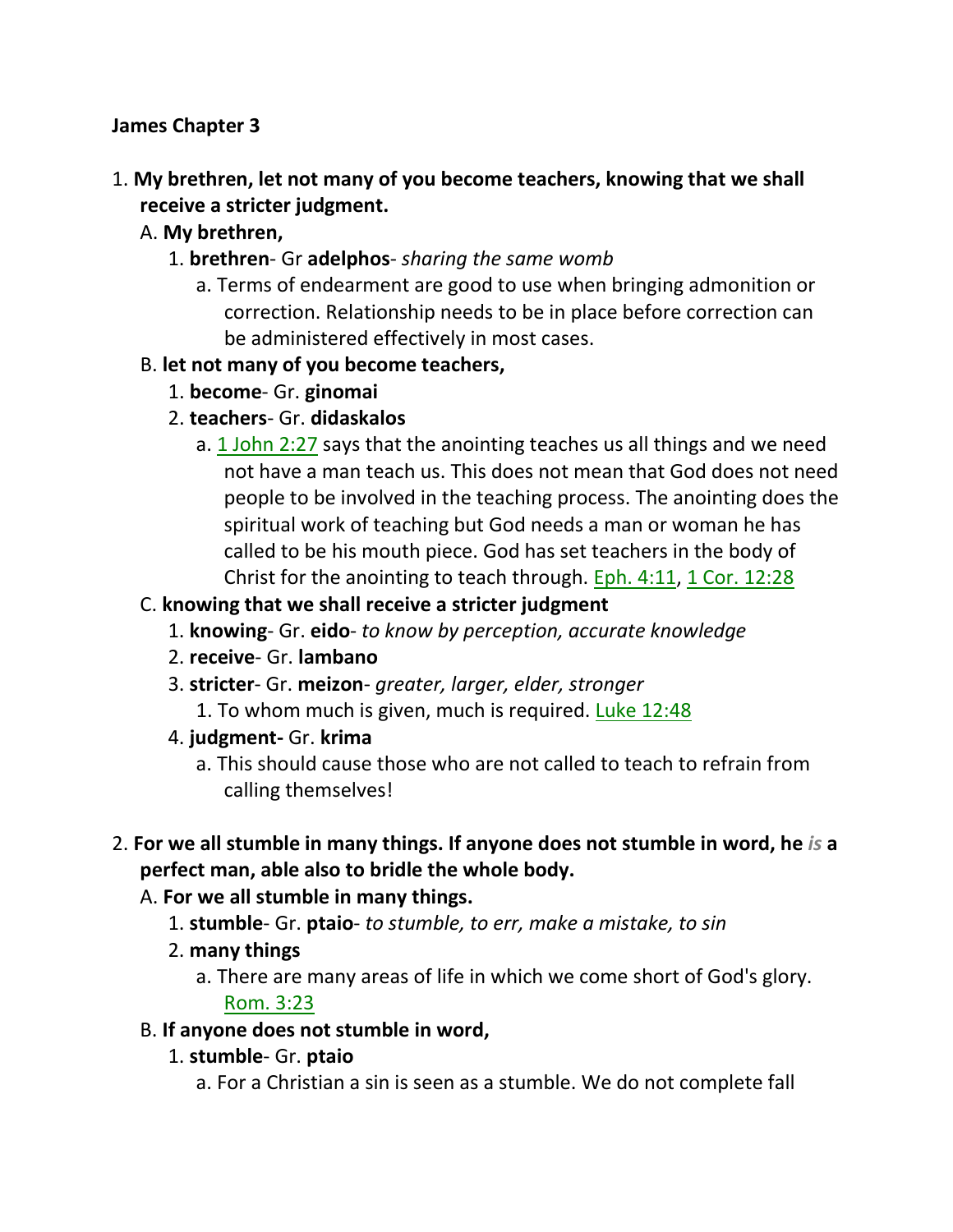before the Lord. Lord will uphold us so we don't totally fall. Rom. 14:4

2. **word**- Gr. **logos**

# C. **he is a perfect man,**

- 1. **perfect** Gr. **teleios** *brought to its end, finished, wanting nothing necessary to completeness, consummate, human integrity and virtue, full grown, adult, of full age, mature*
	- a. A mature man or woman controls their tongue. They refrain from using it for evil, but also know how to use it for good.
- 2. **man-** Gr. **aner**

# D. **able also to bridle the whole body**

- 1. **able-** Gr. **dunatos**
	- a. It is the grace of God that makes us able to do what we can't do in the natural. We need the grace of God to use our tongue to control our body.
- 2. **bridle** Gr. **chalinagogeo** *to lead by a bridle, to guide, hold in check, restrain*
- 3. **whole** Gr. **holos**
- 4. **body** Gr. **soma**
	- a. Our body can be controlled by our words.
- 3. **Indeed, we put bits in horses' mouths that they may obey us, and we turn their whole body.**

A. **Indeed,**

- B. **we put bits in horses' mouths that they may obey us,**
	- 1. **bits** Gr. **chalinos** *that which curbs, restrains, or compels*
	- 2. **horses-** Gr. **hippos** we get the English word "hippo- water horse" from this.
	- 3. **obey** Gr. **peitho** *to be persuaded*
- C**. and we turn their whole body**
	- 1. **turn** Gr. **metago** Gr. *to transfer, transport, to turn about, direct*
	- 2. **whole** Gr. **holos**
	- 3. **body** Gr. **soma**
		- a. Our body is seen like a wild horse that needs to be controlled with a bridle. Our tongue is a bridle for our flesh. As we speak and take authority over our flesh it will come into subjection. This is how we can fulfill 1 Cor. 9:27.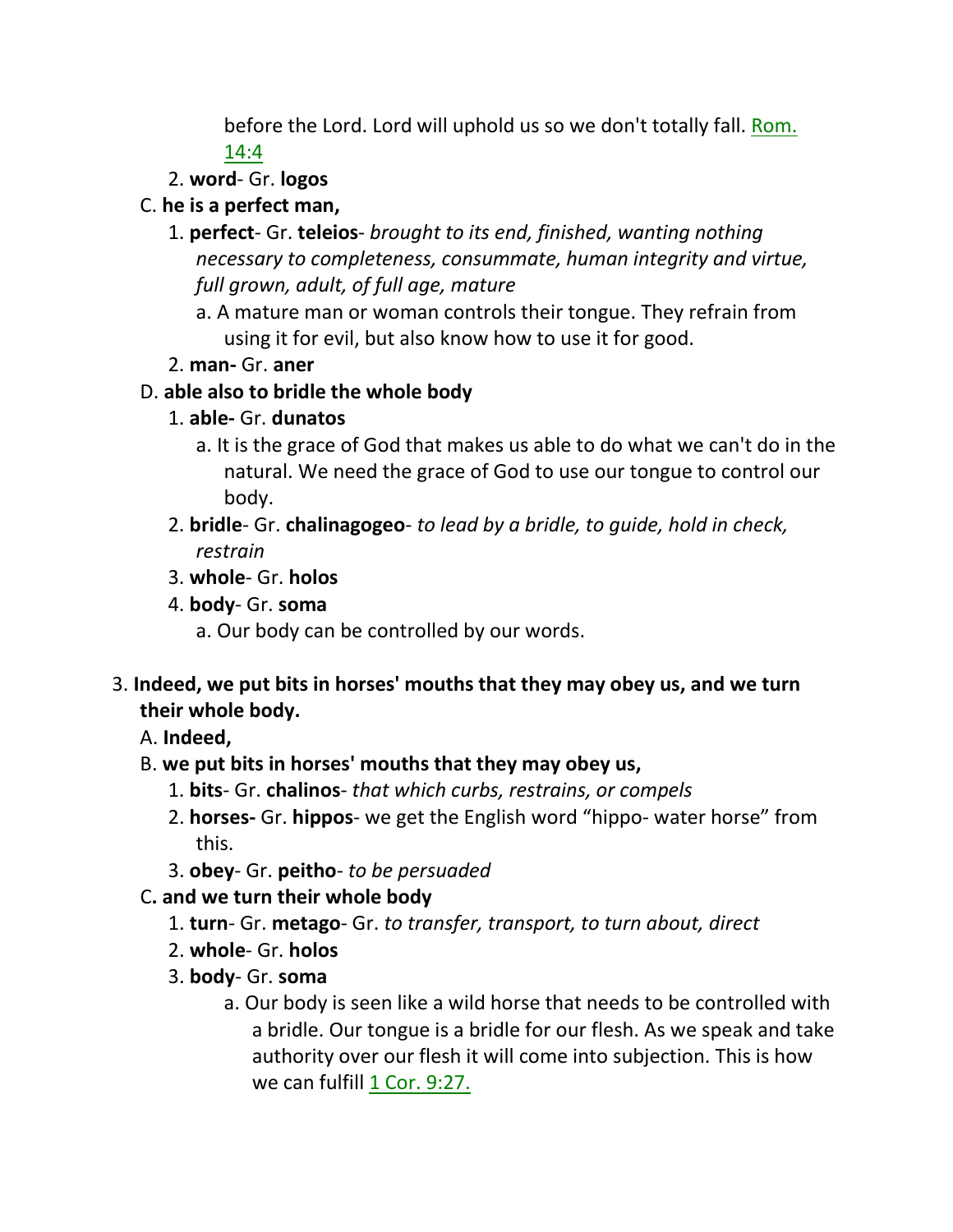- 4. **Look also at ships: although they are so large and are driven by fierce winds, they are turned by a very small rudder wherever the pilot desires.** 
	- A. **Look also at ships**
		- 1. **look-** Gr. **idou** *lo, behold!*
		- 2. **ships** Gr. **ploion**
			- a. A horse is animate. The horse speaks of our unruly flesh. A ship is an object. Here a ship speak of our situations we face in life. Often strong winds of circumstances blow against us. If we are led by our emotions and circumstances we will be blown off the course God has for us and detour us from our destination. Both our body and our situations can be changed by our tongue and words.
	- B. **although they are so large and are driven by fierce winds,**
		- 1. **large** Gr. **telikoutos** *of so great a size, in bulk*
		- 2. **driven** Gr. **elauno** *to drive, urge forward, spur on,*
		- 3. **fierce** Gr. **skleros** *hard, harsh, rough, stiff*
			- a. Sometimes the winds of our circumstances blow fiercely against us. We can be unmovable by speaking God's Word over them. Matt. 8:24-26
		- 4. **winds** Gr. **anemos**
	- C. **they are turned by a very small rudder wherever the pilot desires**
		- 1. **turned** Gr. **metago** *to transfer, lead over to direct, convey from one place to another, to change direction,*
		- 2. **very small-** Gr. **elachistos** *smallest, least*
		- 3. **rudder-** Gr. **pedalion** *steering paddle, rudder* a. Our tongue
		- 4. **pilot** Gr. **euthuno-** *to lead or guide straight, to keep straight or direct; of the steersman or helmsman of a ship*
		- 5. **desires** Gr. **boulomai** *to will deliberately, have a purpose, be minded*
			- a. We must live and speak deliberately. Instead of speaking what we see and presently have, we need to speak what and where we want to have and go.
- 5. **Even so the tongue is a little member and boasts great things. See how great a forest a little fire kindles!**
	- A. **Even so the tongue is a little member and boasts great things.**
		- 1. **Even so** Gr. **kai houto** *also in this way*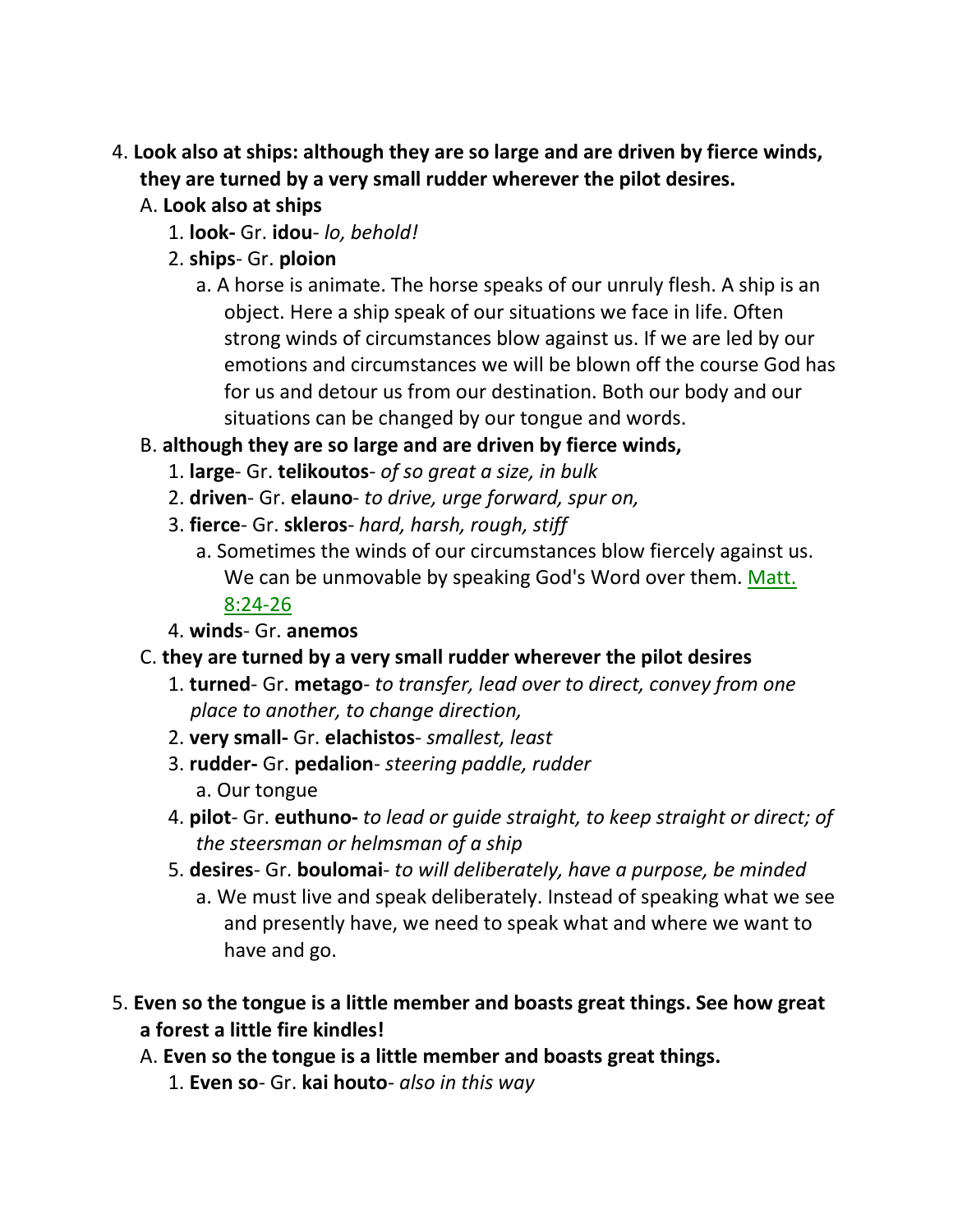#### 2. **tongue**- Gr. **glossa**

- 3. **little** Gr. **mikros**
- 4. **member** Gr. **melos**
	- a. Our tongue is the smallest of our members but is the most powerful. It contains the power of death and life. Prov. 18:21
- 5. **boasts great things** Gr. **megalaucheo** *to boast great things, to bear one's self loftily in speech or action*

### B. **See how great a forest a little fire kindles**

- 1. **see** Gr. **idou** *lo, behold!*
- 2. **great** Gr. **helikos** *as great as; how great,*
- 3. **forest** Gr. **hule** *a forest, a wood*
	- a. Gossip, backbiting, and criticism is like wood to a fire. If one refuses to gossip, backbite, or criticize then the fire of strife runs out of fuel to burn. Prov. 26:20
- 4. **little** Gr. **oligos** *little, small*
- 5. **fire** Gr. **pur**
	- a. A little spark of gossip can burn down relationships, reputations, and ministries.
- 6. **kindles** Gr. **anapto** *to light up, kindle*
- 6. **And the tongue** *is* **a fire, a world of iniquity. The tongue is so set among our members that it defiles the whole body, and sets on fire the course of nature; and it is set on fire by hell.** 
	- A. **And the tongue is a fire,**
		- 1. **tongue** Gr. **glossa**
		- 2. **fire** Gr. **pur**
	- B. **a world of iniquity**
		- 1. **world** Gr. **kosmos** *any aggregate or general collection of particulars of any sort*
			- a. Often we look at the world around us and behold its iniquity. However, we need to look first at our own tongue which is a world of iniquity. We often want to clean up the world of iniquity around us but do nothing with the world of iniquity between our lips.

2. **iniquity**- Gr. **adikia**- *injustice, of a judge, wrong; iniquity, falsehood, deceitfulness, evil; unrighteousness; wicked*

# C. **the tongue is so set among our members that it defiles the whole body,** 1. **tongue**- Gr. **glossa**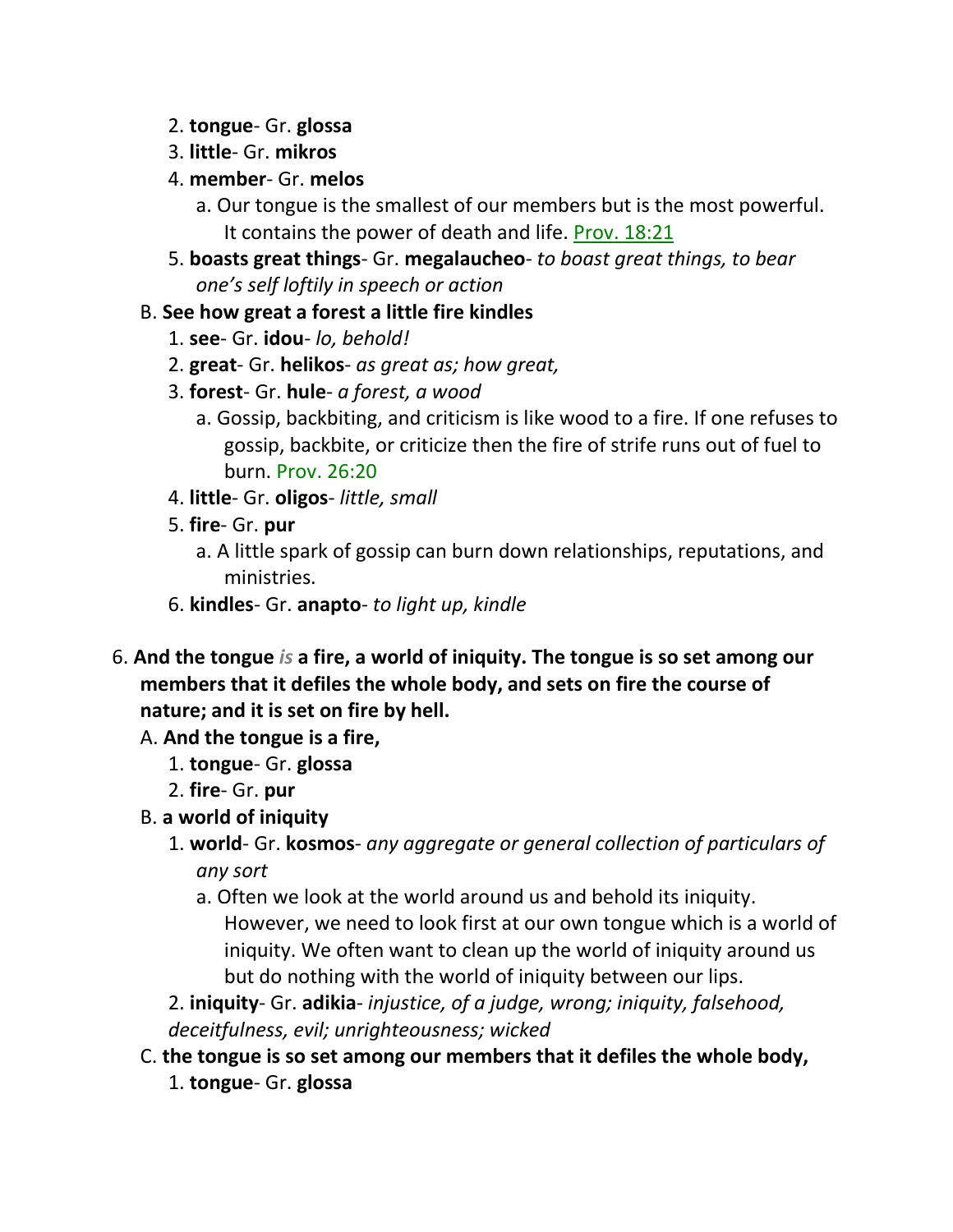- 2. **set** Gr. **en** *in*
- 3. **members** Gr. **melos**
- 4. **defiles** Gr. **spiloo to spot, soil; to contaminate, defile**

a. If our tongue can be used to contaminate our whole body, then our tongue can be used to cleanse our whole body! We can cleanse our whole body by the washing of the water of the Word. Eph. 5:26

5. **whole body**- Gr. **holos soma**

# D. **and sets on fire the course of nature,**

- 1. **sets on fire** Gr. **phlogizo** *to set in a flame, kindle, inflame, start a blaze*
- 2. **course** Gr. **trochos** *a wheel*
	- a. Our life is seen as a wheel that is interconnected. This wheel starts rolling at birth and stops at death. All of our life and activities are interconnected. Our tongue can either bring life and health to all of the wheel of our life, or it can destroy and spread fire to the whole wheel. If you light up a tire on one place on the tire it will eventually spread to the whole wheel. That is how it is without life. It cannot be stressed strong enough that we need to be careful with our words.

3. **nature**- Gr. **genesis**- *origin, source, birth, successive generation, descent, lineage, life,*

- E. **and it is set on fire by hell.**
	- 1. **set on fire** Gr. **phlogizo**
	- 2. **hell** Gr. **gehenna** *Hell is the place of the future punishment call "Gehenna" or "Gehenna of fire". This was originally the valley of Hinnom, south of Jerusalem, where the filth and dead animals of the city were cast out and burned; a fit symbol of the wicked and their future destruction.*
- 7. **For every kind of beast and bird, of reptile and creature of the sea, is tamed and has been tamed by mankind.**
	- A. **For every kind of beast and bird,**
		- 1. **every kind** Gr. **pas phusis** *every native species, kind*
		- 2. **beast** Gr. **therion**
		- 3. **bird** Gr. **peteinon**
	- B. **of reptile and creature of the sea,**
		- 1. **reptile** Gr. **herpeton**
		- 2. **creature of the sea** Gr. **enalios** *in the sea*
	- C. **is tamed and has been tamed by mankind**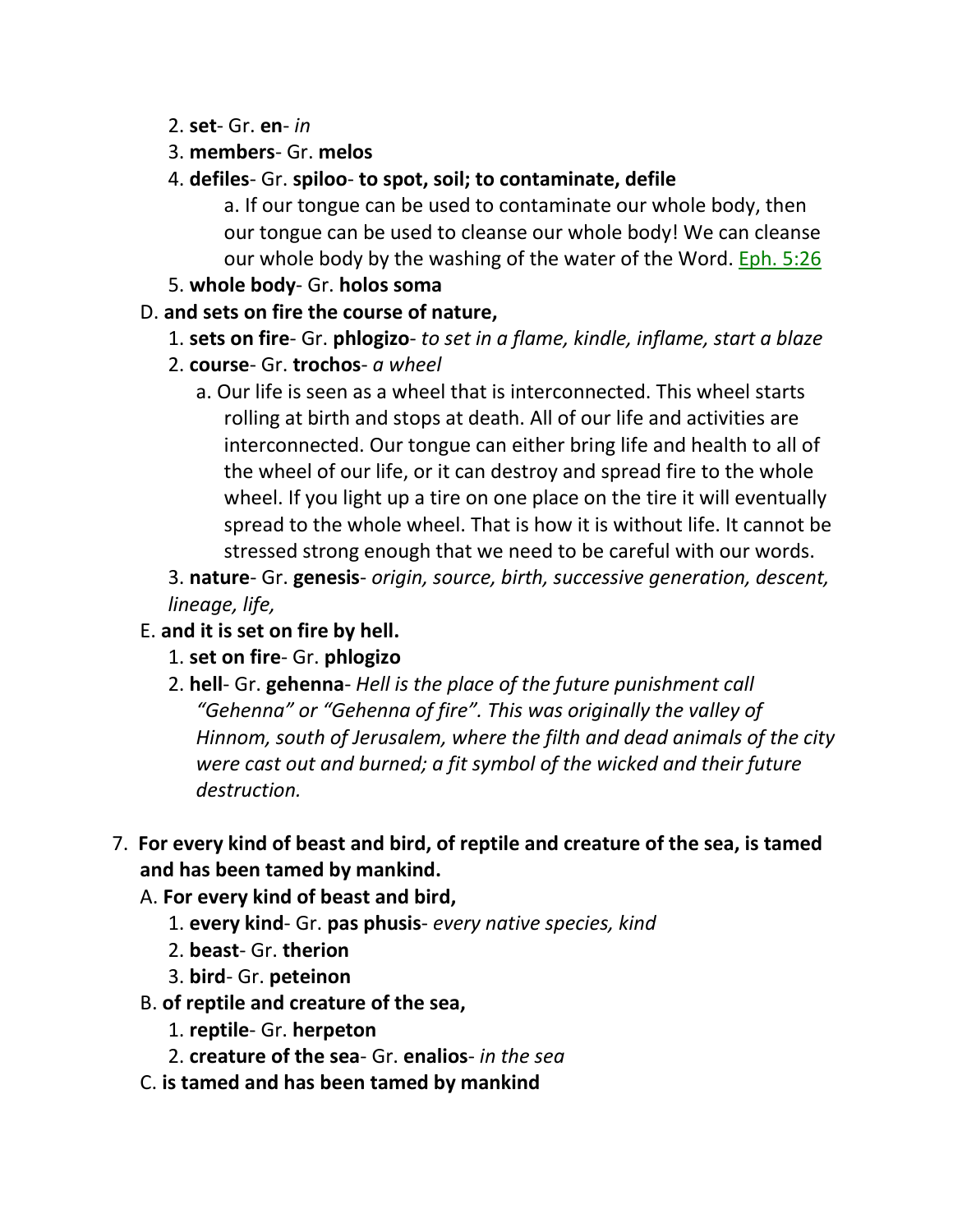## 1. **tamed**- Gr. **damazo-** *to subdue, tame*

a. This accords with God's command to subdue and have dominion over all the earth and all that is in it. Gen. 1:28

## 2. **been tamed**- Gr. **damazo**

- a. Man has been able to subdue the outward world but has not been able to subdue the inner world of the tongue. Only through the Holy Spirit can that be done. We subdue our tongue every time we worship and pray in tongues by the aid of the Holy Spirit! We can speak in new tongues as Jesus promised every believer. Mark 16:17
- b. We can tame animals but we can't tame ourself or other people. Mark 5:4 Only God can do that.
- 3. **mankind** Gr. **anthropinos phusis** *human kind*

# 8. **But no man can tame the tongue.** *It is* **an unruly evil, full of deadly poison.**

# A. **But no man can tame the tongue.**

- 1. **no man** Gr. **oudeis anthropos** *not one man*
	- a. This is speaking of natural unregenerate man.
- 2. **tame** Gr. **damazo** *to subdue*

a. The grace of God and the Spirit of God can tame the tongue. Col.

4:6, Acts 2:4

3. **tongue**- Gr. *glossa*

- B. **It is an unruly evil,**
	- 1. **unruly**-Gr. **akataschetos** *that which cannot be restrained*
	- 2. **evil** Gr. **kakos** *of a bad nature*

# C. **full of deadly poison**

1. **full-** Gr. **mestos**- *replete*

a. And it never runs out!

- 2. **deadly** Gr. **thanatephoros** *death bearing*
- 3. **poison** Gr. **ios**

a. The tongue of man is likened to that of a poisonous serpent! Ps. 140:3, Rom. 3:13

b. The tongue is full of poison from the Serpent- Satan. He is the Father of lies and all evil speech.

9. **With it we bless our God and Father, and with it we curse men, who have been made in the similitude of God.**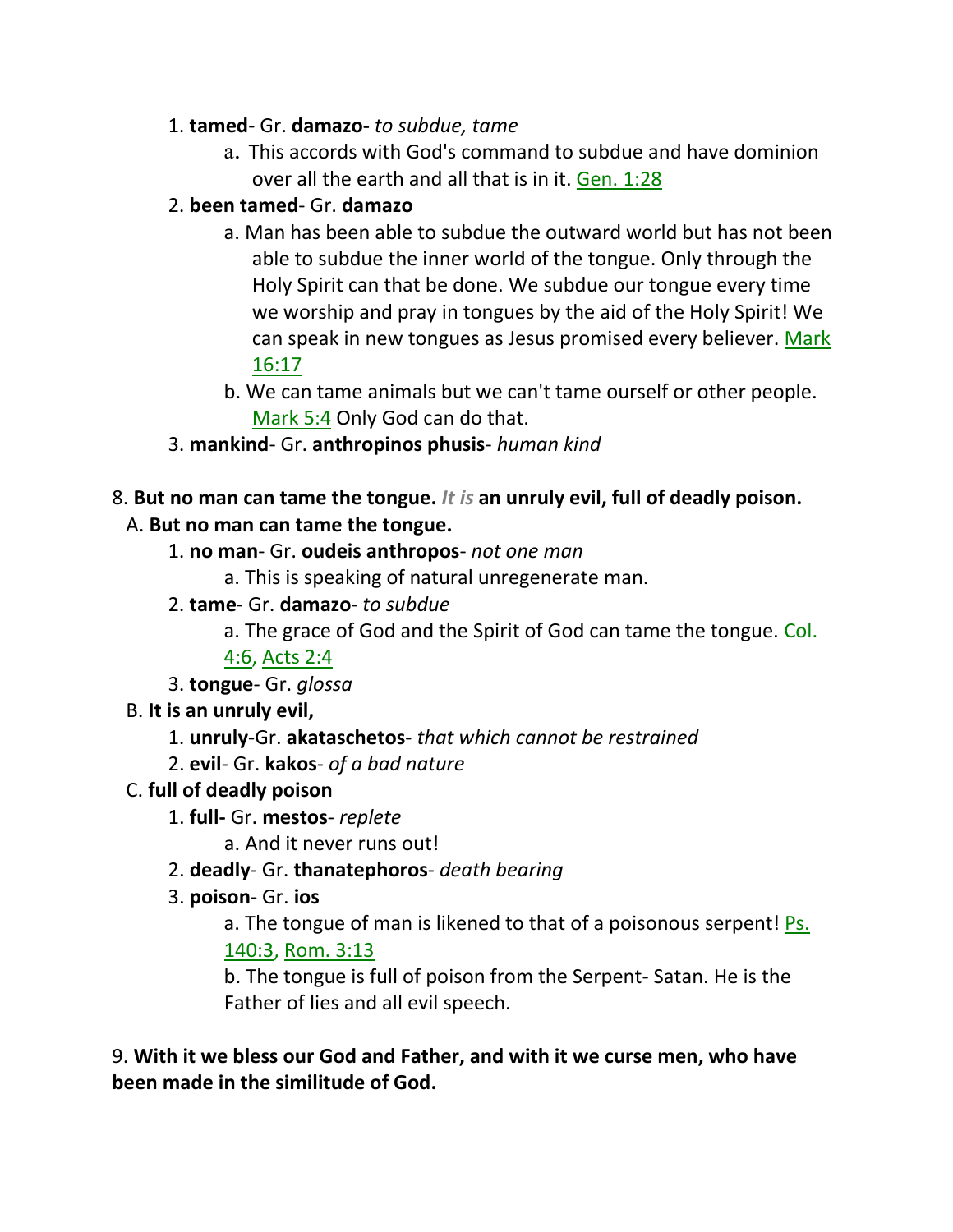#### A. **With it we bless our God and Father,**

- 1. **With it**
	- a. The tongue
- 2. **bless** Gr. **eulegeo** *to speak well of,*

*ascribe praise and glorification*

## B. **and with it we curse men,**

- 1. **curse** Gr. **kataraomai** *to curse, doom, imprecate evil upon*
- 2. **men** Gr. **anthropos**
	- a. We have the allusion to a serpent continued. A serpent has a forked tongue. So natural man has a forked tongue. One part praises God and the other curses men and things.

b. Peter was an example of this. He praised His Lord but also cursed and denied Him the next minute. Mat 26:74,

# C. **who have been made in the similitude of God.**

- 1. **made** Gr. **ginomai-** *to come into a state of being*
- 2. **similitude** Gr. **homoiosis** *a being made like, resemblance, comparison, simile,*
	- a. Man is made in the image of God in his spirit. He is made in the likeness of God in his appearance. Gen 1:26-27
- 10. **Out of the same mouth proceed blessing and cursing. My brethren, these things ought not to be so.** 
	- A. **Out of the same mouth proceed blessing and cursing.**
		- 1. **same mouth** Gr. **autos stoma**
		- 2. **proceed** Gr. **exerchomai** *to come out*
		- 3. **blessing** Gr. **eulogia** *to speak well of*
		- 4. **cursing** Gr. **katara**
			- a. The allusion to a serpent continues here. A snake has a forked tongue. Mankind also has a forked tongue. One side speaks praises to God and the other speaks curses towards man. We should have a unified tongue towards God and man.
			- b. We are called to bless only and curse not. Rom 12:14; 1Pe 3:9

# B. **My brethren,**

- 1. **brethren** Gr. **adelphos** *sharing the same womb*
	- a. Brethren speaks of believers. Only a believer can control their tongue by the Word and Spirit.
- C. **these things ought not to be so**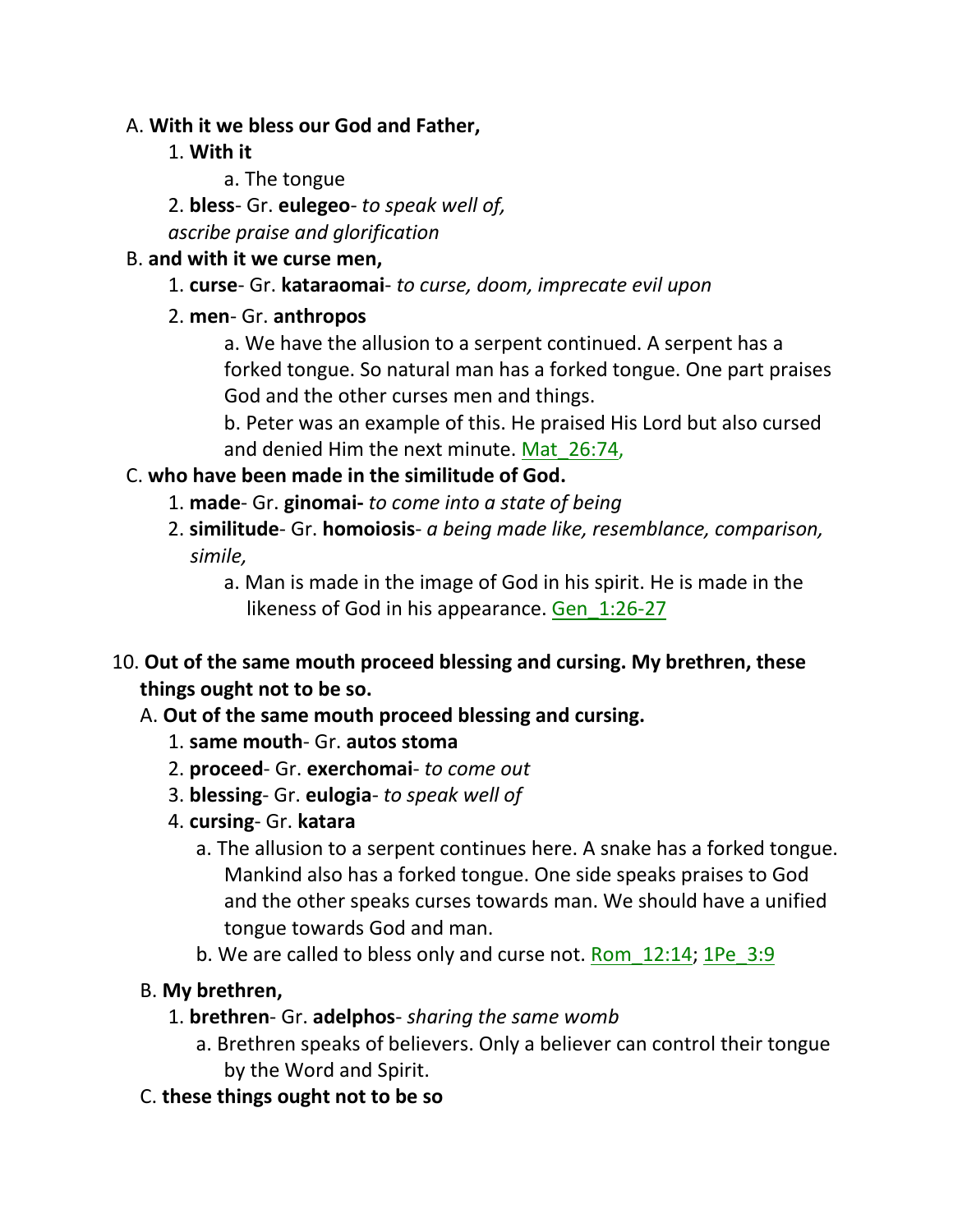#### 1. **ought not**- Gr. **chre ou**

a. There are many things that Christians do that ought not be so, but unfortunately, they are so. 1 Tim. 5:13

#### 11. **Does a spring send forth fresh** *water* **and bitter from the same opening?**

- A. **spring** Gr. **pege** *fountain; a well fed by a spring*
- B. **send forth** Gr. **bruo** *to abound, gush forth, to send forth abundantly, to teem*
- C. **fresh** Gr. **glukos** sweet
	- a. This speaks of our reborn spirit.
- D. **bitter** Gr. **pikros**
	- a. This speaks of the flesh.
- E. **same opening** Gr. **autos ope**
	- a. A believer is hooked up to two wells or sources. A believer can speak from their spirit or from their flesh- fresh [sweet] and bitter.

# 12. **Can a fig tree, my brethren, bear olives, or a grapevine bear figs? Thus no spring yields both salt water and fresh.**

## A. **Can a fig tree,**

- 1. **fig tree** Gr. **suke**
	- a. The fig tree is a type of the flesh and religion.
	- b. Adam and Eve covered their nakedness with fig leaves. Gen. 3:7 I believe they ate the fruit of the fig not an apple and covered themselves with the leaves of that tree.
	- c. Jesus pictured religious Israel as a fig tree. Matt. 24:32
	- d. Jesus came to a fig tree hoping to find fruit but all he found was leaves. Mark 11:13 This was a type of religious Israel and the flesh.

# B. **my brethren,**

#### 1. **brethren**- Gr. **adelphos**

a. James repeatedly uses this familial term when bringing correction. Paul did the same. Correction without relationship will prove ineffective and potentially harmful.

#### C. **bear olives,**

- 1. **bear** Gr. **poieo** *to make*
- 2. **olives** Gr. **elaia**
	- a. The olive and its oil are types of the Holy Spirit.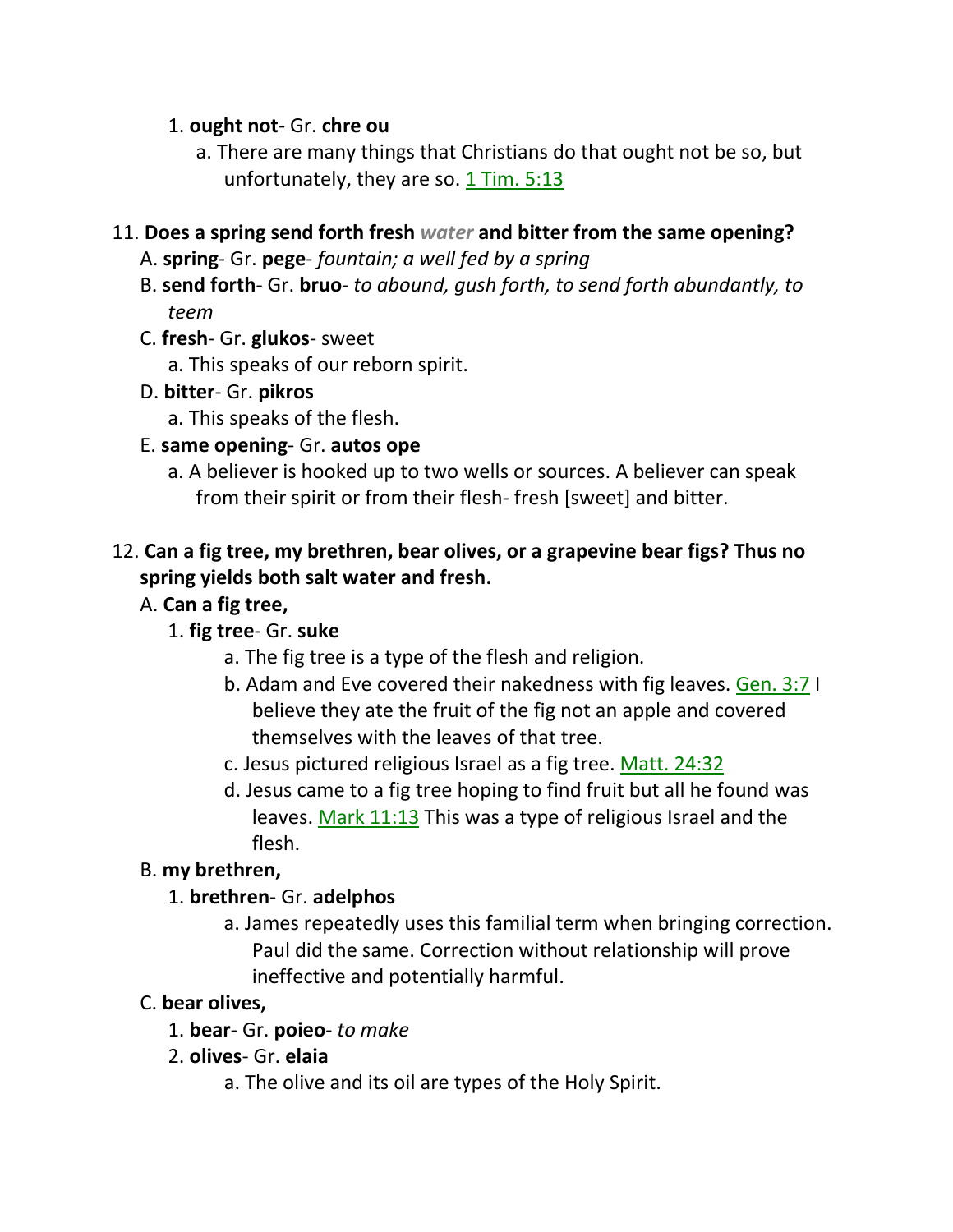- b. Olive oil was used in the holy anointing oil and incense of God.
- c. Olive oil was used to anoint kings, priests, and prophets. This is a type of the Holy Spirit's anointing.

## D. **or a grapevine bear figs**

- 1. **grapevine** Gr. **ampelos**
	- a. Grapes and wine are also a type of the Holy Spirit. There is a new wine of the Spirit!
- 2. **bear** Gr. **poieo**
- 3. **figs** Gr. **suke**
	- a. A type of religion and flesh

# E. **Thus no spring yields both salt water and fresh**

- 1. **spring** Gr. **pege**
- 2. **yields** Gr. **poieo**
- 3. **salt water** Gr. **halukos hudor**
	- a. Type of the flesh.
- 4. **fresh** Gr. **glukos** *sweet*
	- a. A type of the spirit
	- b. A natural spring can't produce salt water and fresh water at the same opening. However, a believer can speak and act from the spirit one moment and then the flesh at another moment. Again, Peter proved this when he spoke his revelation of Jesus as the Son of God and then right after rebuked Jesus for saying he was going to the cross to die. Matt. 16:16-23
- 13. **Who** *is* **wise and understanding among you? Let him show by good conduct**  *that* **his works** *are done* **in the meekness of wisdom.**
	- A. **Who is a wise and understanding among you?**
		- 1. **wise** Gr. **sophos** *skilled, expert, forming the best plans and using the best means for their execution*
			- a. It takes knowledge to know that a tomato is a fruit, but it takes wisdom not to put it in a fruit salad!
		- 2. **understanding** Gr. **epistemon** *intelligent, experienced, one having the knowledge of an expert, versed in something*
	- B. **Let him show by good conduct that his works are done in meekness and wisdom**
		- 1. **show** Gr. **deiknuo** *to show, expose to the eyes, to give evidence or proof of a thing, to show by words or teach*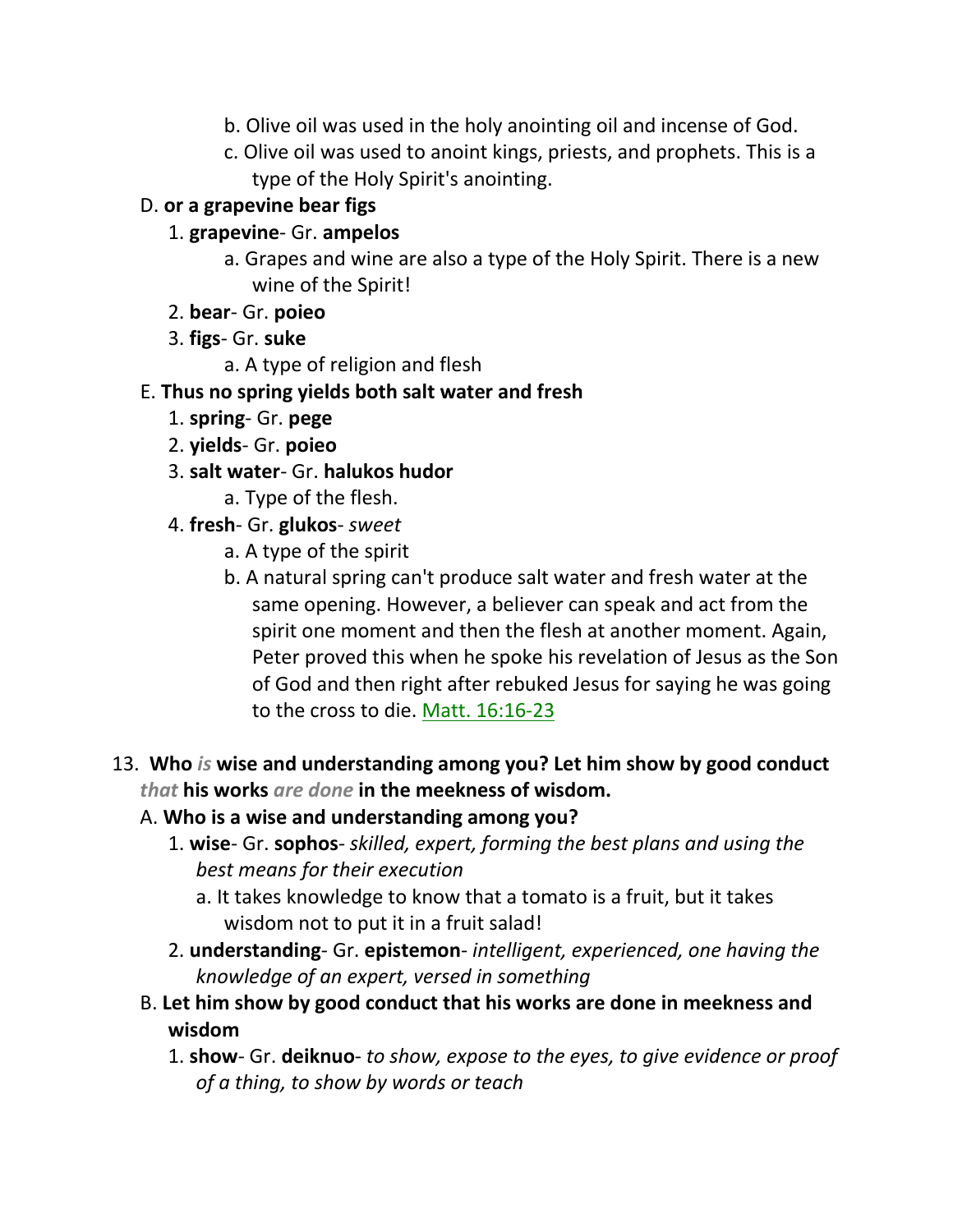- a. No one can see our righteous spirit. They can only see a righteous lifestyle to witness of Christ's power in natural manifestation.
- b. The book of James does not deal with positional truth in Christ but practical Christianity that is displayed for all to see and be benefited from.
- 2. **good** Gr. **kalos-** *beautiful, handsome, excellent, eminent, choice, surpassing, precious, useful, suitable, commendable, admirable, honorable, conferring honor*
- 3. **conduct** Gr. **anastrophe**
	- a. Good conduct is a fruit of salvation not a means to salvation.
- 4. **works** Gr. **ergon**
- 5. **done** Gr. *not in the Greek [omit]*
- 6. **meekness** Gr. **prautes** *mildness of disposition, gentleness of spirit, meekness, forbearance*
	- a. This is a fruit of the Spirit not a production of effort or the flesh.
- 7. **wisdom** Gr. **sophia** *ability, practical wisdom, prudence, skill in matters of common life, learning*
	- a. Wisdom is the skill of using knowledge and understanding correctly for the right thing at the right time for the right purpose.
	- b. Wisdom is justified in its production. Luke  $7:35$
- 14. **But if you have bitter envy and self-seeking in your hearts, do not boast and lie against the truth.** 
	- A. **But if you have bitter envy and self-seeking in your hearts,**
		- 1. **bitter** Gr. **pikros**
			- a. Bitterness comes from the flesh, which is rooted in self. Sweetness comes from the spirit, which is rooted in Christ.
		- 2. **envy** Gr. **zelos** *an envious and contentious rivalry, jealousy*
		- 3. **self-seeking** Gr. **eritheia-** *electioneering or intriguing for office, a desire to put one's self forward, a partisan and fractious spirit which does not disdain low arts, partisanship, fractiousness*
			- a. Another way of saying this is "playing politics". Many churches are filled with politics. Politics are usually occasioned by lies, accusation, and false fronts to gain a position for one's self. We need to allow God to promote us to the position he has for us. We do not have to compete with others for the position God has for us and has prepared us to fill.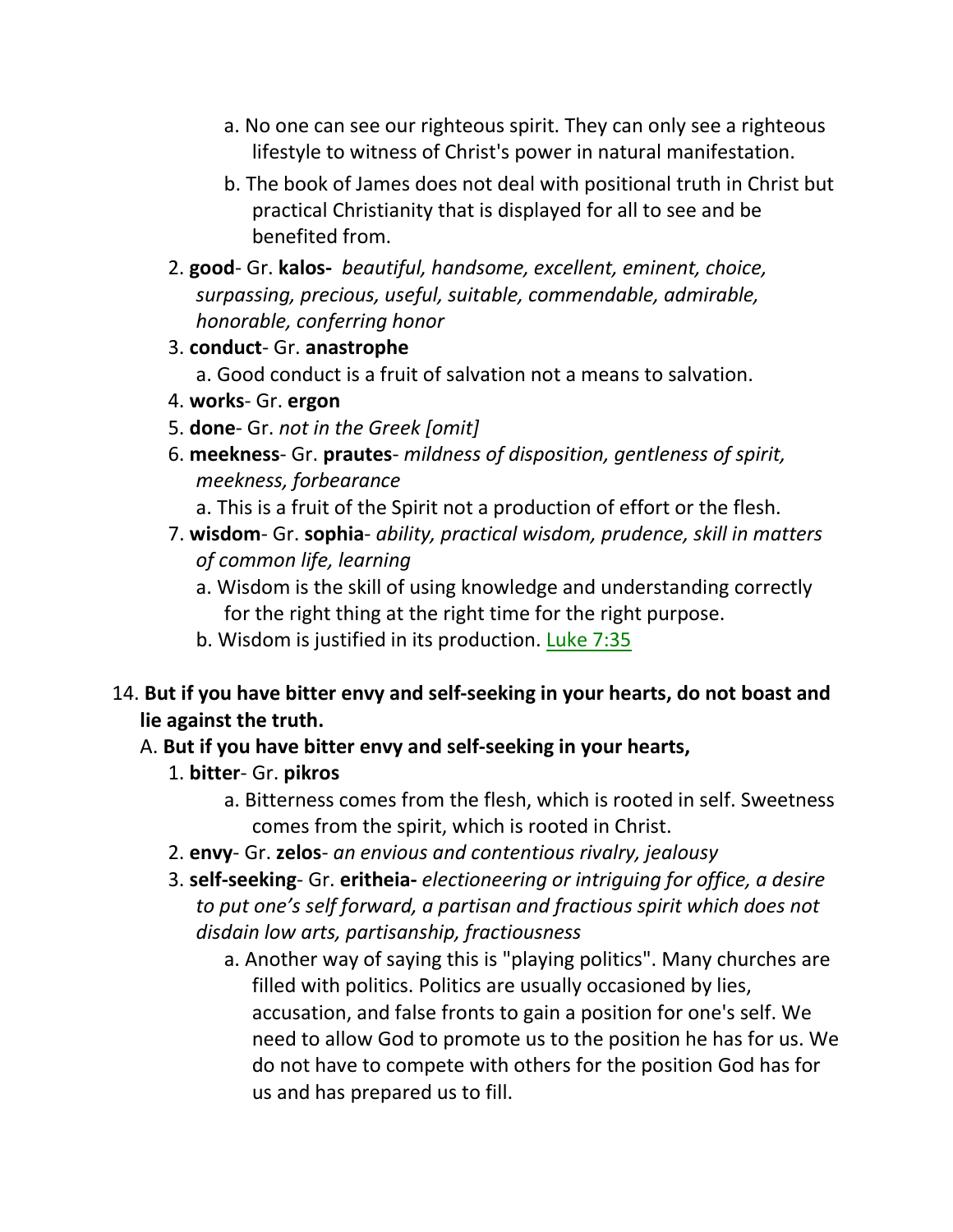# 4. **hearts**- Gr. **kardia**

## B. **do not boast and lie against the truth.**

- 1. **boast** Gr. **katakauchaomai**
	- a. Boasting is a fruit of the root of bitterness, envy, or self-seeking.
	- b. If you boast in your great wisdom and understanding but are bitter, jealous, or given to playing politics for obtaining a position of honor then you are lying against the truth of God's Word and are in truth foolish.
- 2. **lie-** Gr. **psuedomai**
- 3. **truth** Gr. **aletheia**
	- a. The truth of God's Word which states we are to humble ourselves under the mighty hand of God who will exalt us in due time. 1 Pet. 5:6
- 15. **This wisdom does not descend from above, but** *is* **earthly, sensual, demonic.**  A. **This wisdom does not descend from above,**
	- 1. **wisdom** Gr. **sophia**
		- a. The wisdom of the world that is devoid of good and skillful conduct.
		- b. It is wise to have good conduct in the world and with people. It takes skill to live and work with people. Wisdom in not just a spiritual thing but is displayed practically in good and skillful daily living.
		- c. Godly wisdom descends and is filled with humility and lowliness of mind.
	- 2. **descend** Gr. **katerchomai** *to come downward*
	- 3. **above** Gr. **anothen**
	- B. **but is earthly,**
		- 1. **earthly** Gr. **epigeios** *existing upon the earth*
			- a. This kind of wisdom can only be found on earth; it is absent in heaven.
	- C. **sensual- Gr. psuchikos-** *pertaining to the soul, soulish*
		- 1. A lot of preaching stirs up the emotions but does not end in good and skillful conduct.
		- 2. Earthly wisdom often is very intellectual but is founded upon principles that are against the Word of God. You can have intricate calculations but if the premise of those calculations is wrong then the answer from the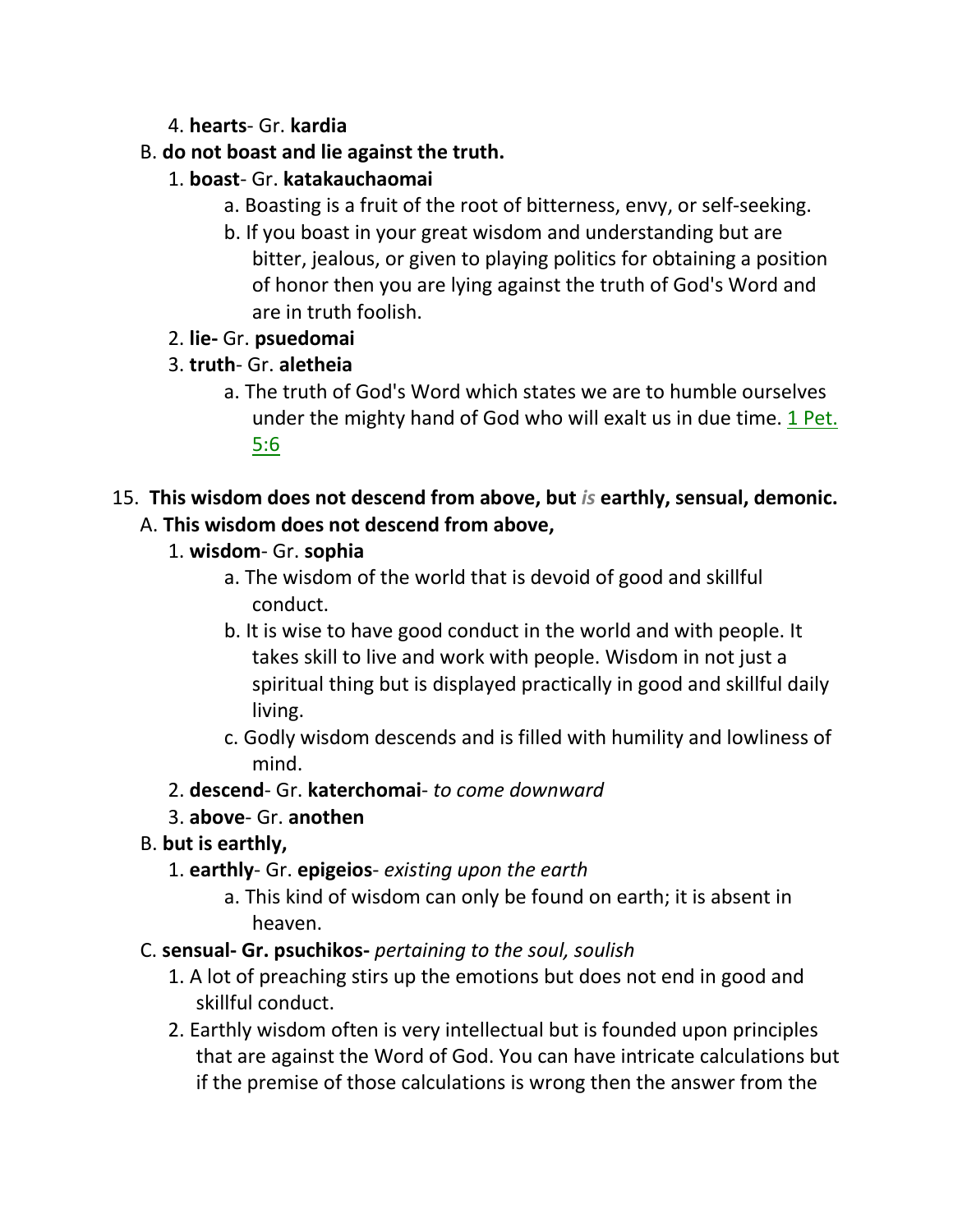calculations will be off.

- 3. A soulish person cannot receive the things of God which includes His wisdom. 1 Cor. 2:14
- D. **demonic-** Gr. **daimoniodes** *resembling or proceeding from an evil spirit, demon-like*
	- 1. Demons come to divide, confuse, and lie. Wisdom that leads in division, strife, or confusion is a work of demons not the Spirit of God. God's wisdom leads to peace and unity.

# 16. **For where envy and self-seeking** *exist,* **confusion and every evil thing** *are* **there.**

# A. **For where envy and self-seeking exist,**

- 1. **envy** Gr. **zelos** *an envious and contentious rivalry, jealousy*
- 2. **self-seeking** Gr. **eritheia** *electioneering or intriguing for office, a desire to put one's self forward, a partisan and fractious spirit which does not disdain low arts, partisanship, fractiousness*

# B. **confusion and every evil thing are there**

- 1. **confusion** Gr. **akatastasia** *instability, a state of disorder, disturbance, confusion*
	- a. God is the not the author of confusion.  $1$  Cor.  $14:33$
	- b. Babel means confusion. The men who built that city sought a name for themselves. Gen. 11:4
	- c. The city was Ephesus was full of confusion. Acts 19:29 It was because of the jealousy they had over Paul and his popularity.
- 2. **evil** Gr. **phaulos** *vile, refuse, evil, wicked, mean, worthless* a. The word "foul" comes from this. Every foul thing comes from envy and self-seeking.
	- b. Cain's did evil because of jealousy. 1 John 3:12
- 3. **thing** Gr. **pragma** *a matter, question, affair, a deed*
- 17. **But the wisdom that is from above is first pure, then peaceable, gentle, willing to yield, full of mercy and good fruits, without partiality and without hypocrisy.**
	- A. **But the wisdom that is from above is first pure,**
		- 1. **wisdom** Gr. **sophia** *ability, practical wisdom, prudence, skill in matters*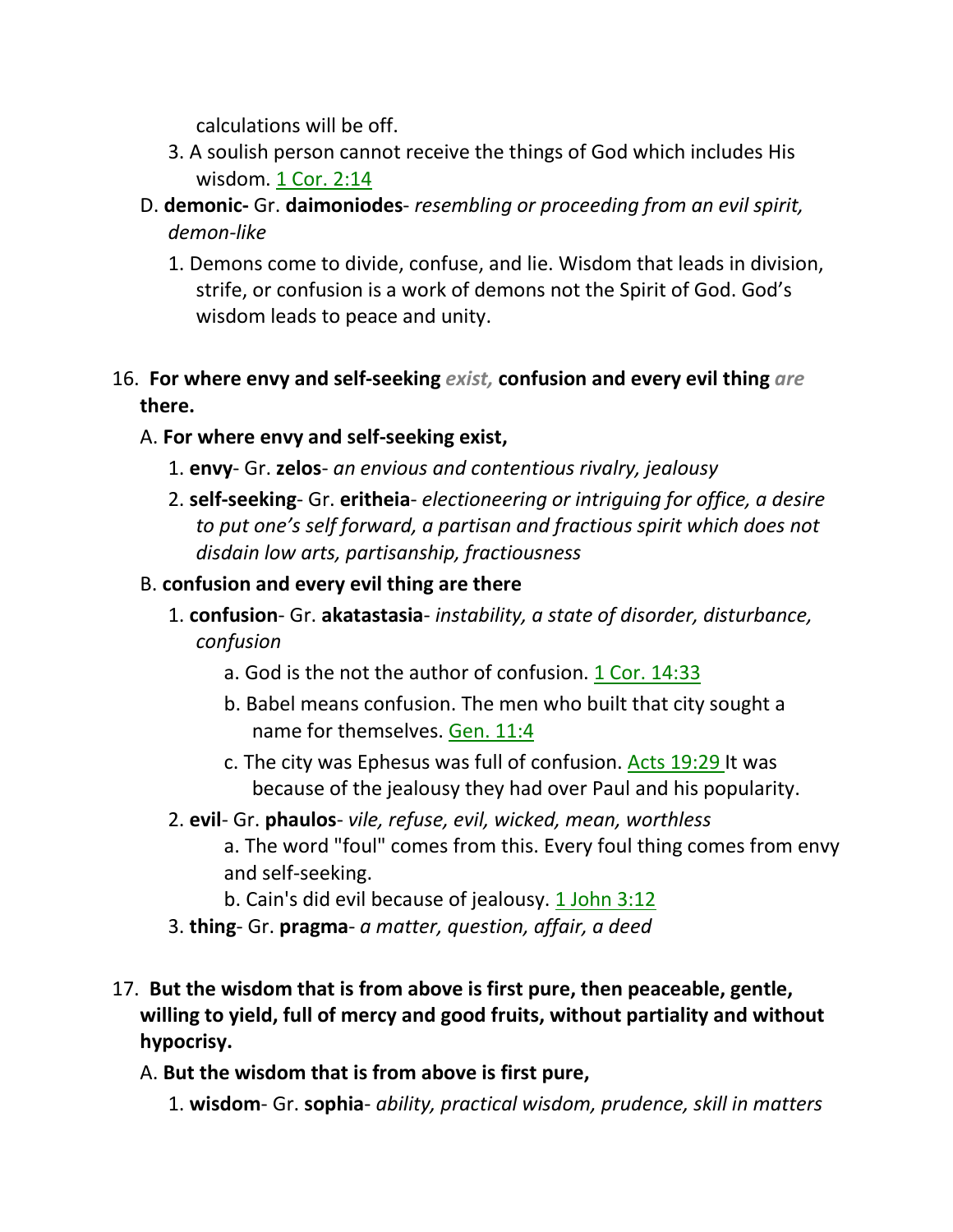### *of common life, learning*

- 2. **above** Gr. **anothen**
- 3. **first** Gr. **proton**
	- a. There are many qualities of divine wisdom but the first and chiefest is purity.
- 4. **pure** Gr. **hagnos** *pure, chaste, modest, innocent, blameless, innocent; pure, purity*
- B. **then peaceable,**
	- 1. **peaceable** Gr. **erenikos** *pertaining to peace; peaceable, disposed to peace*
		- a. A person who causes strife is not a wise person.
- C. **gentle** Gr. **epieikes** *suitable; fair, reasonable; gentle, mild, patient*
- D. **willing to yield,**
	- 1. **willing to yield** Gr. **eupeithes** *easily persuaded, compliant*
		- a. A key to gentleness and to yielding is to listen to God and to others.
		- b. You can't be persuaded easily if you don't listen.
		- c. An unyielding person is a not a wise person.

# E. **full of mercy and good fruits,**

- 1. **full** Gr. **mestos**
- 2. **mercy** Gr. **eleos** *mercy: kindness or good will towards the miserable and the afflicted, joined with a desire to help them*
- 3. **good-** Gr. **agathos** *divine good, intrinsic goodness*
- 4. **fruits** Gr. **karpos**
	- a. God's wisdom has fruit with it. If the fruit of someone's supposed "wisdom" is not what is listed here it is worldly wisdom which is soulish and devilish.
	- b. Fruit comes from a root. God has planted Christ in our Spirit. From Christ we bear fruit. He is the vine we are the branches. John 15:5

# F. **without partiality and without hypocrisy.**

- 1. **without partiality** Gr. **adiakritos** *undistinguishing, impartial*
	- a. A partial person is not wise.
- 2. **without hypocrisy** Gr. **anupokritos** *unfeigned, real, sincere*